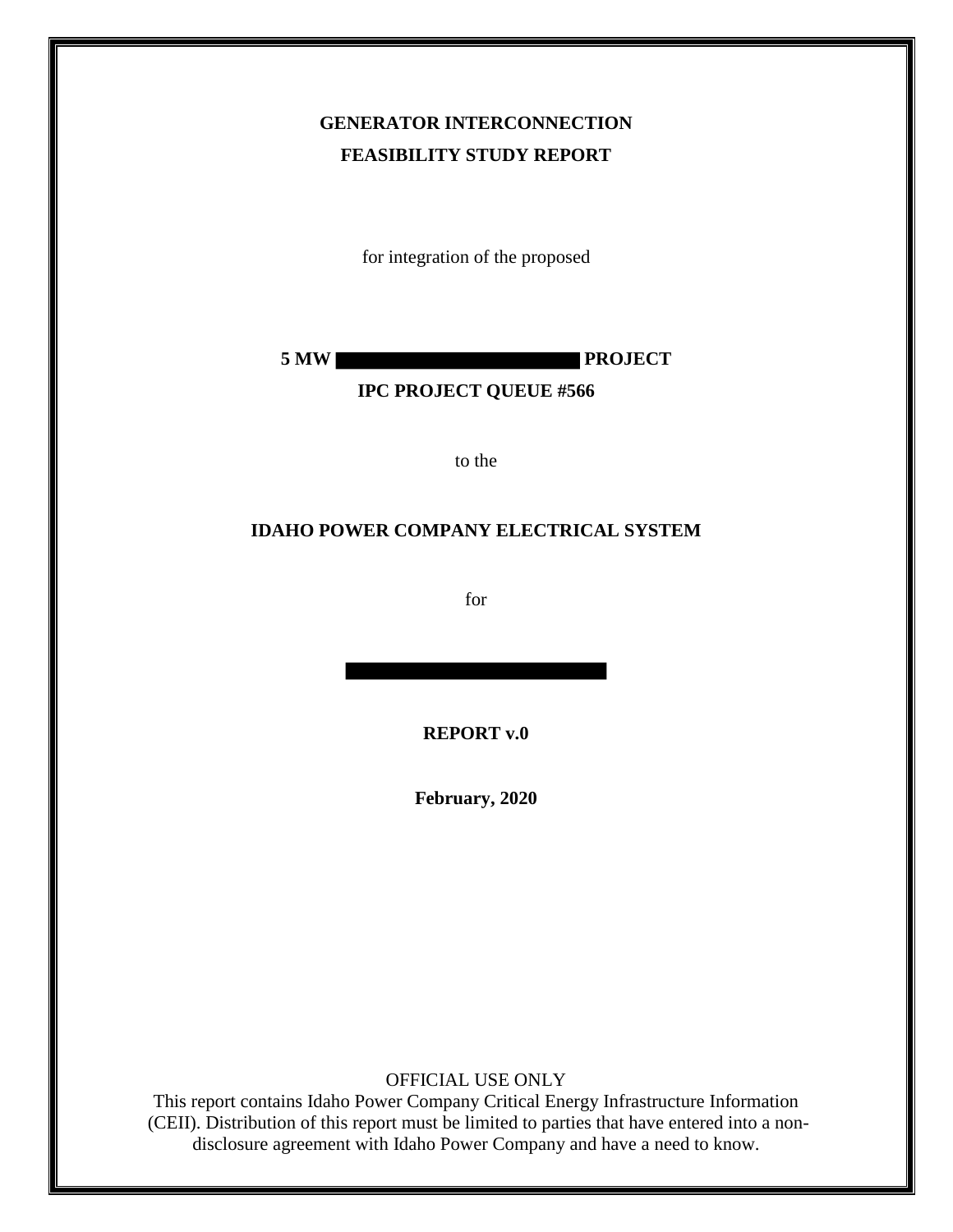## **Revision History**

| Date      | <b>Revision</b> Initials |            | <b>Summary of Changes</b>      |
|-----------|--------------------------|------------|--------------------------------|
| 1/09/2020 |                          | <b>PMA</b> | FeSR GI #566 – Original issue. |

5 MW Project Feasibility Study Report i

OFFICIAL USE ONLY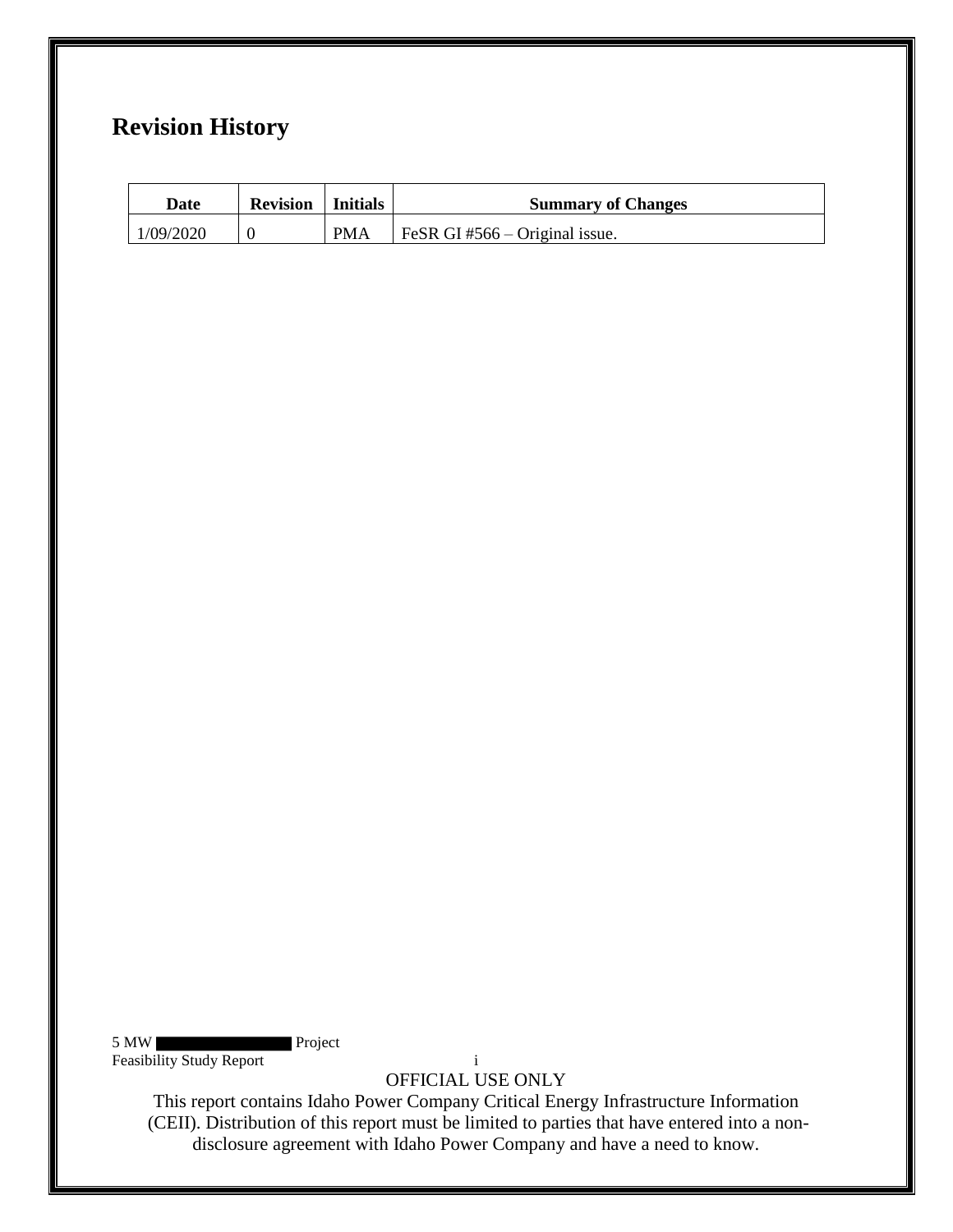# **Table of Contents**

| 1.0       |  |  |  |  |
|-----------|--|--|--|--|
| 2.0       |  |  |  |  |
| 3.0       |  |  |  |  |
| 4.0       |  |  |  |  |
| 5.0       |  |  |  |  |
| 6.0       |  |  |  |  |
| 7.0       |  |  |  |  |
| 8.0       |  |  |  |  |
| 9.0       |  |  |  |  |
| 10.0      |  |  |  |  |
| 11.0      |  |  |  |  |
|           |  |  |  |  |
| $A-1.0$   |  |  |  |  |
| $A-2.0$   |  |  |  |  |
| $A - 3.0$ |  |  |  |  |
| $A-4.0$   |  |  |  |  |
|           |  |  |  |  |
| $B-1.0$   |  |  |  |  |
| $B-2.0$   |  |  |  |  |

5 MW Project Feasibility Study Report ii

OFFICIAL USE ONLY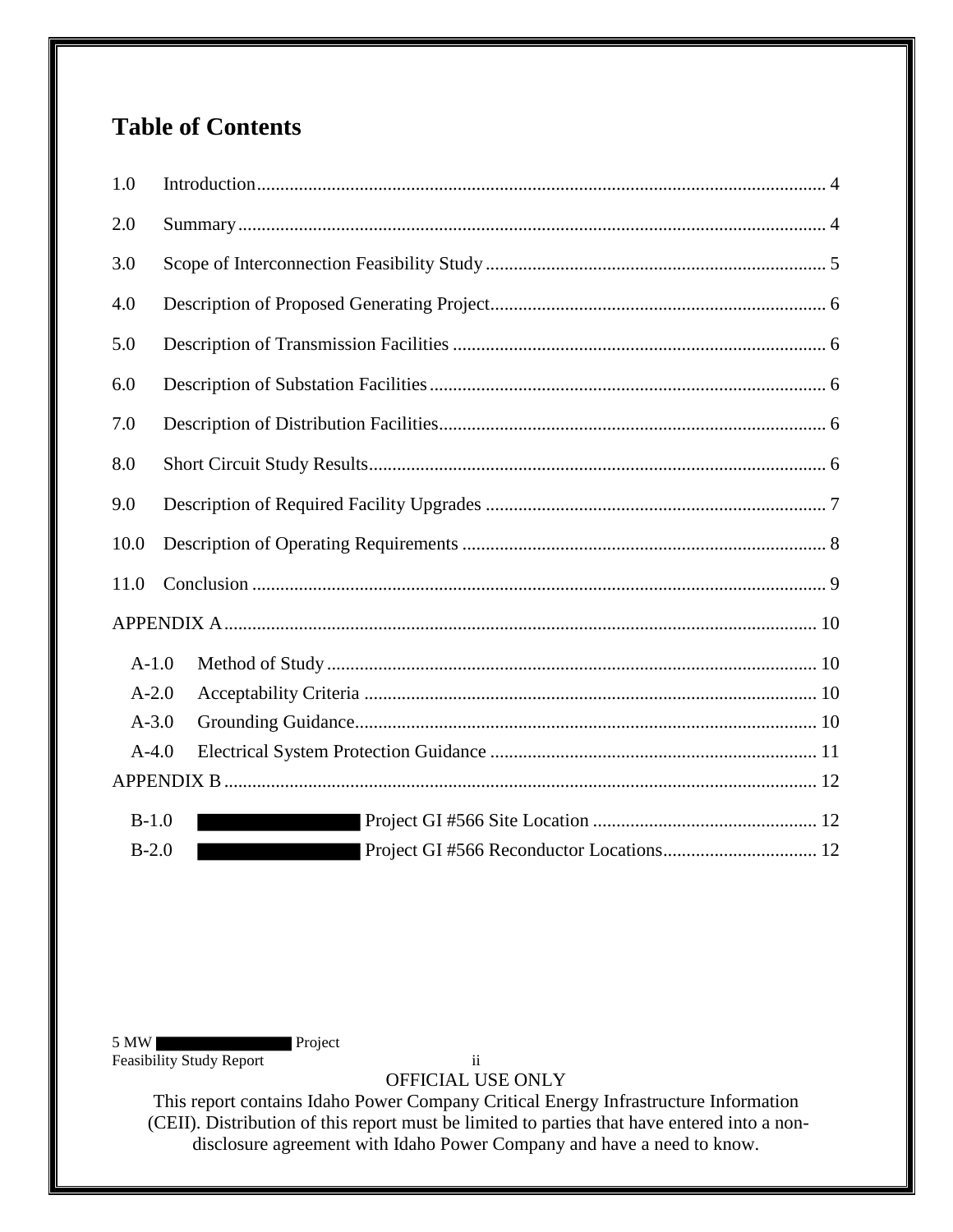## **List of Tables**

|--|--|--|--|

## **List of Figures**

| Figure 2 Location of |  |
|----------------------|--|
| Figure 3 Location of |  |

5 MW Project Feasibility Study Report iii

OFFICIAL USE ONLY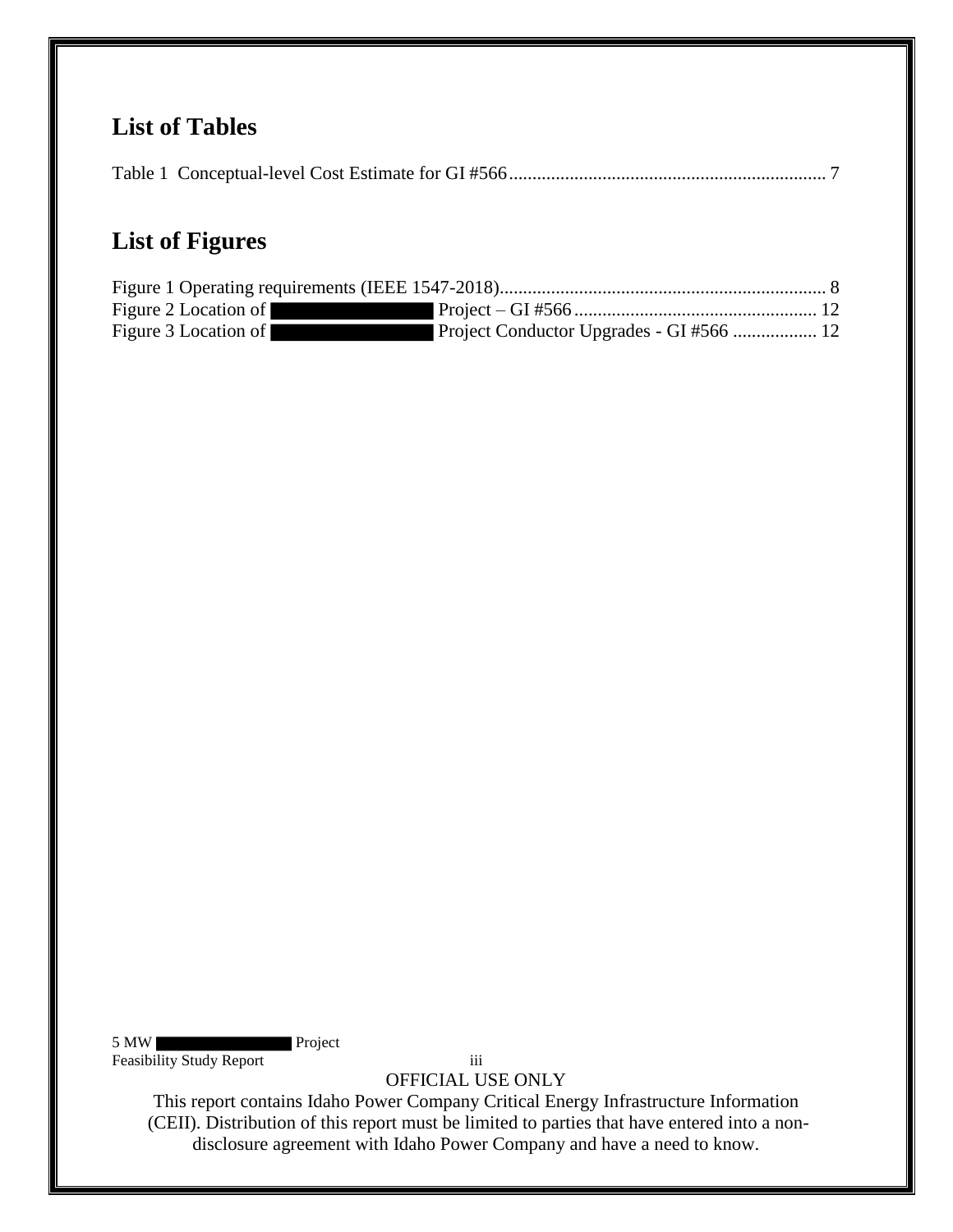#### **1.0 Introduction**

| has contracted with Idaho Power Company (IPC) to perform                                        |  |  |  |  |
|-------------------------------------------------------------------------------------------------|--|--|--|--|
| a Generator Interconnection Feasibility Study for the integration of the proposed 5 MW          |  |  |  |  |
| (the Project). The Project is proposed to be in IPC's Western Region near                       |  |  |  |  |
| in Malheur County, Oregon (See Figure 2: Location of                                            |  |  |  |  |
| Project – GI $# 566$ in Appendix B). The project latitude and longitude are approximately       |  |  |  |  |
| with a proposed Point of Interconnection (POI) of approximately                                 |  |  |  |  |
| . The Project is Generation Interconnect queue number 566 (GI                                   |  |  |  |  |
| #566).                                                                                          |  |  |  |  |
| The Project has applied to connect to the Idaho Power distribution system for an injection of 5 |  |  |  |  |
| MW at a single POI at 12.47 kilovolts (kV). The POI evaluated is in the                         |  |  |  |  |
| distribution circuit boundary.                                                                  |  |  |  |  |

This report documents the basis for and the results of this feasibility study for the GI #566 Generation Interconnection Customer. The report describes the proposed project, the determination of project interconnection feasibility and estimated costs for integration of the Project to the Idaho Power System. This report satisfies the feasibility study requirements of the Idaho Power Tariff.

#### **2.0 Summary**

The feasibility of interconnecting the 5 MW Project to IPC's 12.47 kV distribution circuit was evaluated. The POI evaluated is approximately located at

The power flow analysis indicated that interconnecting the Project to Project to is feasible with the modifications discussed in this report.

The Project will be required to control voltage in accordance with a voltage schedule as provided by Idaho Power Grid Operations. Advanced inverter functionality such as Volt/VAr control can be used to meet the voltage schedule. Therefore, GI #566 will be required to install a plant controller for managing the real and reactive power output of the 5 MW inverter array at the project POI. The project will need to meet the reactive power requirements for the interconnection. This is often accomplished by increasing the inverter count or increasing the inverter size.

A Transmission System Impact Study is required to determine if any additional network upgrades are required to integrate the Project into the IPC transmission system and to evaluate system impacts such as thermal, voltage, transient stability, and reactive margin. Generator interconnection service, either as an Energy Resource or a Network Resource, does not in any way convey any right to deliver electricity to any specific customer or point of delivery.

Additionally, a Distribution System Impact Study will be required.

.

The System Impact Studies will provide more detail regarding any network or system upgrades needed to interconnect the **Project.** Significant system upgrades assigned

5 MW Project

Feasibility Study Report 4

#### OFFICIAL USE ONLY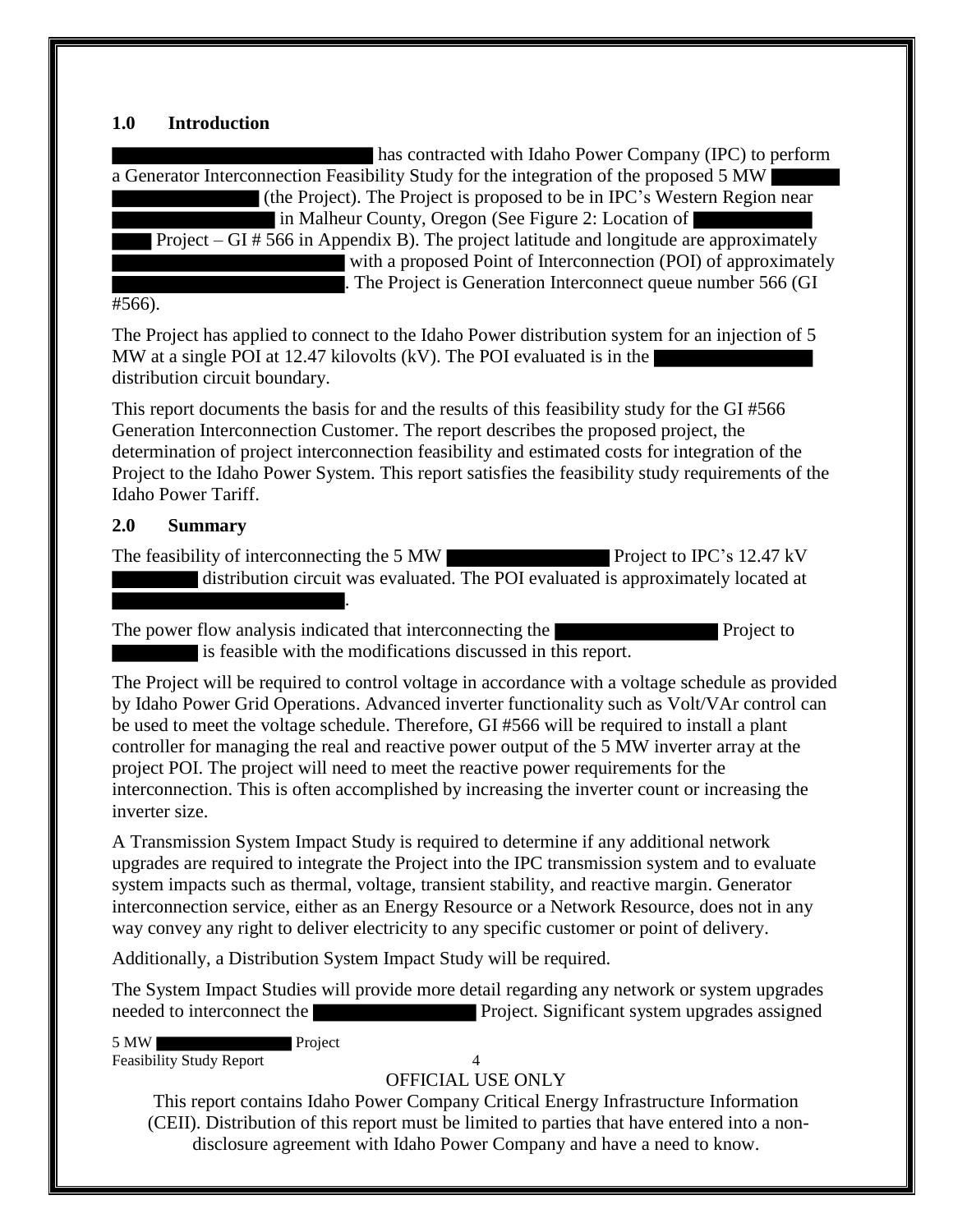to senior generator interconnection applications in the queue may influence the system upgrades that may be needed to support this project.

The total preliminary cost estimate to interconnect the **Project** to the Project to the distribution circuit is \$760,725, and includes the following tasks:

- Install a four-pole 12.47 kV generation interconnection package at the POI. This includes an SEL-421 protective relay, which requires 3-phase potential transformers (PTs), 3 phase current transformers (CTs), SCADA and remote connectivity
- Install a single-phase PT and wiring for dead-line check at recloser
- Upgrade line switches and from 300 amp to 600 amp<br>• Upgrade three phase voltage regulator to 438 amp
- Upgrade three phase voltage regulator
- Rebuild approximately 1950' of single phase distribution circuit to three phase
- Rebuild approximately 5430' of three phase distribution circuit to three phase

The cost estimate includes direct equipment and installation labor costs, indirect labor costs and general overheads. The estimate includes a 20% contingency allowance. These are cost estimates only and final charges to the customer will be based on the actual construction costs incurred. It should be noted that the preliminary cost estimate of \$760,725 does not include the cost of the customer's owned equipment to construct the solar generation site, required communication circuits or transmission system upgrades that may be required.

Transmission system upgrades might be required for projects ahead in the queue of this project, GI #566. The system upgrades assigned to projects ahead of GI #566 will be modeled in the system impact study for GI #566, if the project chooses to move forward. In the scenario that a project(s) in the queue prior to this project withdraws or falls out of the queue, the system impact study for this project will need to be reevaluated and potentially re-studied. This may result in additional required system upgrades for GI #566.

## **3.0 Scope of Interconnection Feasibility Study**

The Interconnection Feasibility Study was done and prepared in accordance with Idaho Power Company Standard Generator Interconnection Procedures to provide a preliminary evaluation of the feasibility of the interconnection of the proposed generating project to the Idaho Power system. As listed in the Interconnection Feasibility Study agreement, the Interconnection Feasibility Study report provides the following information:

- preliminary identification of any circuit breaker short circuit capability limits exceeded as a result of the interconnection;
- preliminary identification of any thermal overload or voltage limit violations resulting from the interconnection; and
- preliminary description and non-binding estimated cost of facilities required to interconnect the Small Generating Facility to the IPC system and to address the identified short circuit and power flow issues.

5 MW Project Feasibility Study Report 5

## OFFICIAL USE ONLY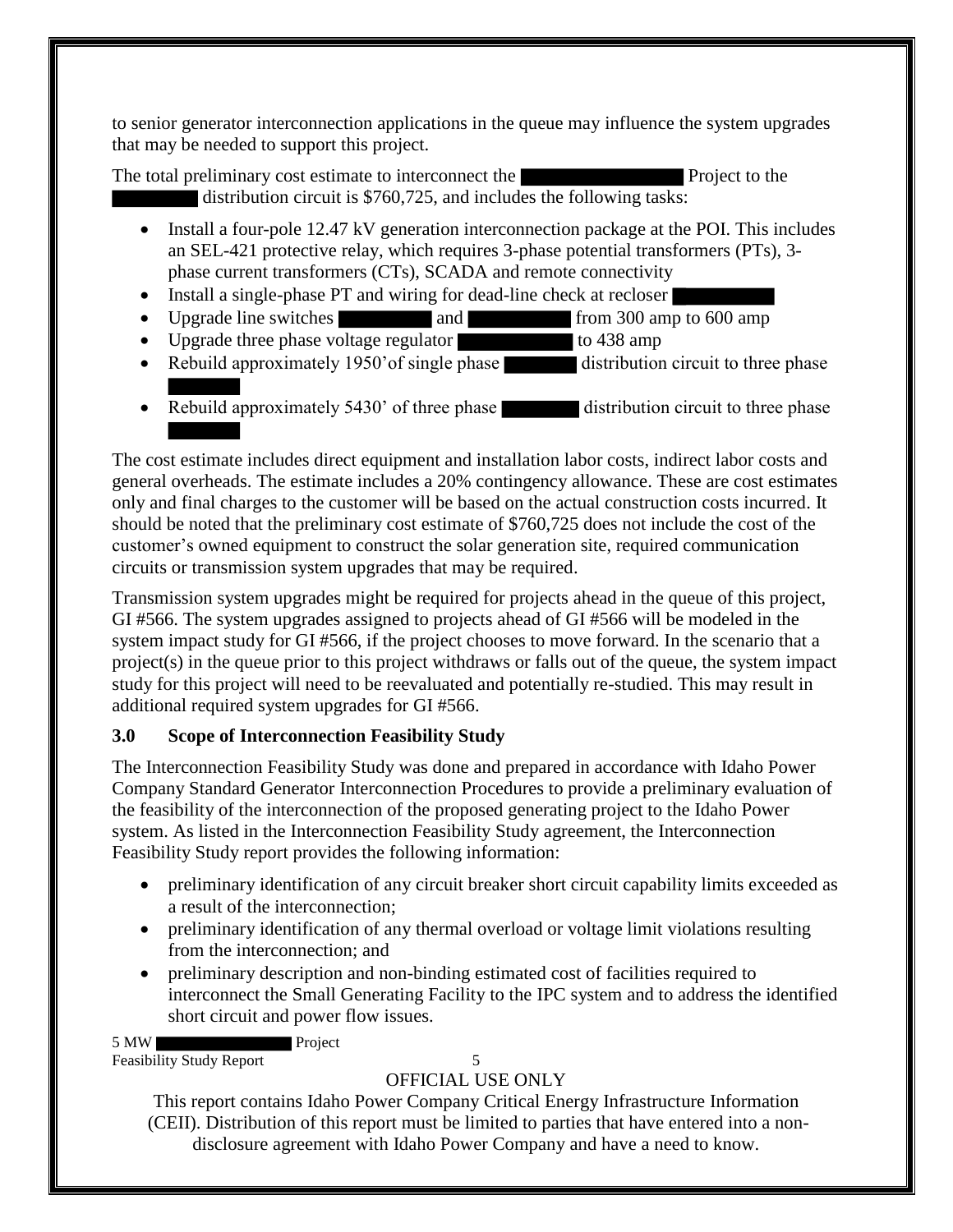All other proposed generation projects prior to the Project in the Generator Interconnect queue were considered in this study**.** A current list of these projects can be found in the Generation Interconnection folder located on the Idaho Power web site at the link shown below:

**http://www.oatioasis.com/ipco/index.html.**

## **4.0 Description of Proposed Generating Project**

The proposed **Project, GI #566, consists of a 5 MW** photovoltaic solar plant which requested to be connected to Idaho Power's 12.47 kV distribution circuit. The project will need to install a plant controller for managing the real and reactive power output. The supplied single line drawing shows the project using inverters. There are two inverter stations. Each station is connected via a 2800 kVA groundedwye grounded-wye transformer. Each inverter station consists of 23 inverters totaling 2875 kVA.

## **5.0 Description of Transmission Facilities**

Preliminary power flow analysis indicated that interconnection of a 5 MW injection at the POI considered in this study is feasible with the recommended modifications. A Transmission System Impact Study will be required to determine the specific network upgrades required to integrate the project output of 5 MW.

## **6.0 Description of Substation Facilities**

Idaho Power's substation is in Malheur County, Oregon. The existing substation transformer feeding  $\blacksquare$ , is a three phase 138-13.09/7.56 kV transformer rated for 30 MVA.

## **7.0 Description of Distribution Facilities**

The requested POI for the Project is on the distribution circuit. This is a groundedwye circuit operating at 12.47 kV at the POI. The Project must have a grounded-wye transformer connection on the IPC side, as well as a wye or grounded wye connection on the Project side of the transformer. Modifications to the distribution facilities will be required to integrate the project output of 5 MW. Under daytime light load conditions with both

and operating, facility capacity ratings will be exceeded. These include the conductor along , two switches and a voltage regulator. The conductor along will need to be upgraded to conductor, the two switches upgraded to 600 amp and the voltage regulator upgraded to 438 amps. Additionally, the line from the POI to the POI will need to be upgraded from a single phase conductor to three phase conductor. The locations of the conductor upgrades can be seen in Figure 3: Location of Project Conductor Upgrades– GI # 566 in Appendix B.

Refer to Appendix A, Section 3, for additional grounding requirements.

## **8.0 Short Circuit Study Results**

The fault current contribution from the PV generators does not exceed any circuit breaker rating.

5 MW Project

Feasibility Study Report 6

## OFFICIAL USE ONLY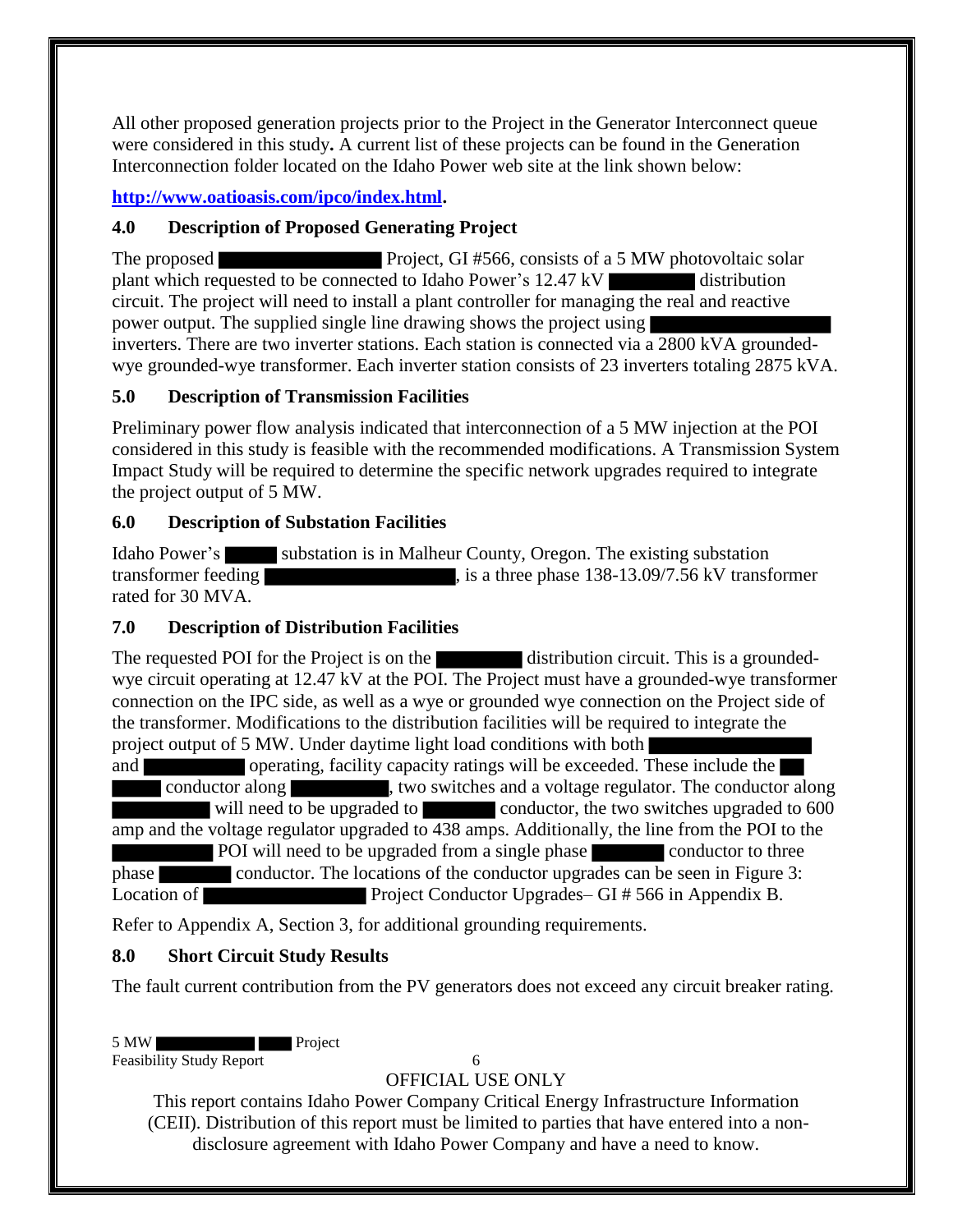### **9.0 Description of Required Facility Upgrades**

The Project will be required to provide a plant controller that will operate the inverter system in Volt/VAr control mode. This is to regulate voltage according to a voltage schedule that will be provided by Idaho Power.

A Distribution System Impact Study will be required to evaluate distribution operational concerns, mitigation options, and costs if the Project chooses to continue to the next phase of the study process. Additionally, a Transmission System Impact Study will be required to determine the specific network upgrades required to integrate the full project output of 5 MW. The cost of potential system upgrades would be determined during the Transmission System Impact Study and have not been included in the Feasibility Study cost estimate.

The following upgrades will be required to IPC-owned facilities to facilitate the interconnection of GI #566:

- Install a four-pole 12.47 kV generation interconnection package at the POI. This includes an SEL-421 protective relay, which requires 3-phase potential transformers (PTs), 3 phase current transformers (CTs), SCADA and remote connectivity
- Install a single-phase PT and wiring for dead-line check at recloser
- Upgrade line switches and from 300 amp to 600 amp
- Upgrade three phase voltage regulator to  $438 \text{ amp}$
- Rebuild approximately 1950' of single phase distribution circuit to three phase
- Rebuild approximately 5430' of three phase distribution circuit to three phase

See the conceptual-level cost estimate in Table 1.

Table 1 Conceptual-level Cost Estimate for GI #566

| <b>Item of Work</b>                                      | <b>Estimate</b> |
|----------------------------------------------------------|-----------------|
| Generation interconnection and protection package        | \$200,000       |
| Substation upgrades                                      | \$0             |
| Distribution upgrades                                    | \$375,000       |
| Transmission upgrades                                    | <b>TBD</b>      |
| Unloaded costs                                           | \$575,000       |
| Contingency 20% (1)                                      | \$115,000       |
| Total unloaded costs                                     | \$690,000       |
| Overheads $(2)$                                          | \$70,725        |
| <b>Total loaded costs</b>                                | \$760,725       |
| Total Conceptual-level Cost Estimate in 2020 dollars (3) | \$760,725       |

(1) Contingency is added to cover the unforeseen costs in the estimate. These costs can include unidentified design components, material cost increases, labor estimate shortfalls, etc.

5 MW Project Feasibility Study Report 7

#### OFFICIAL USE ONLY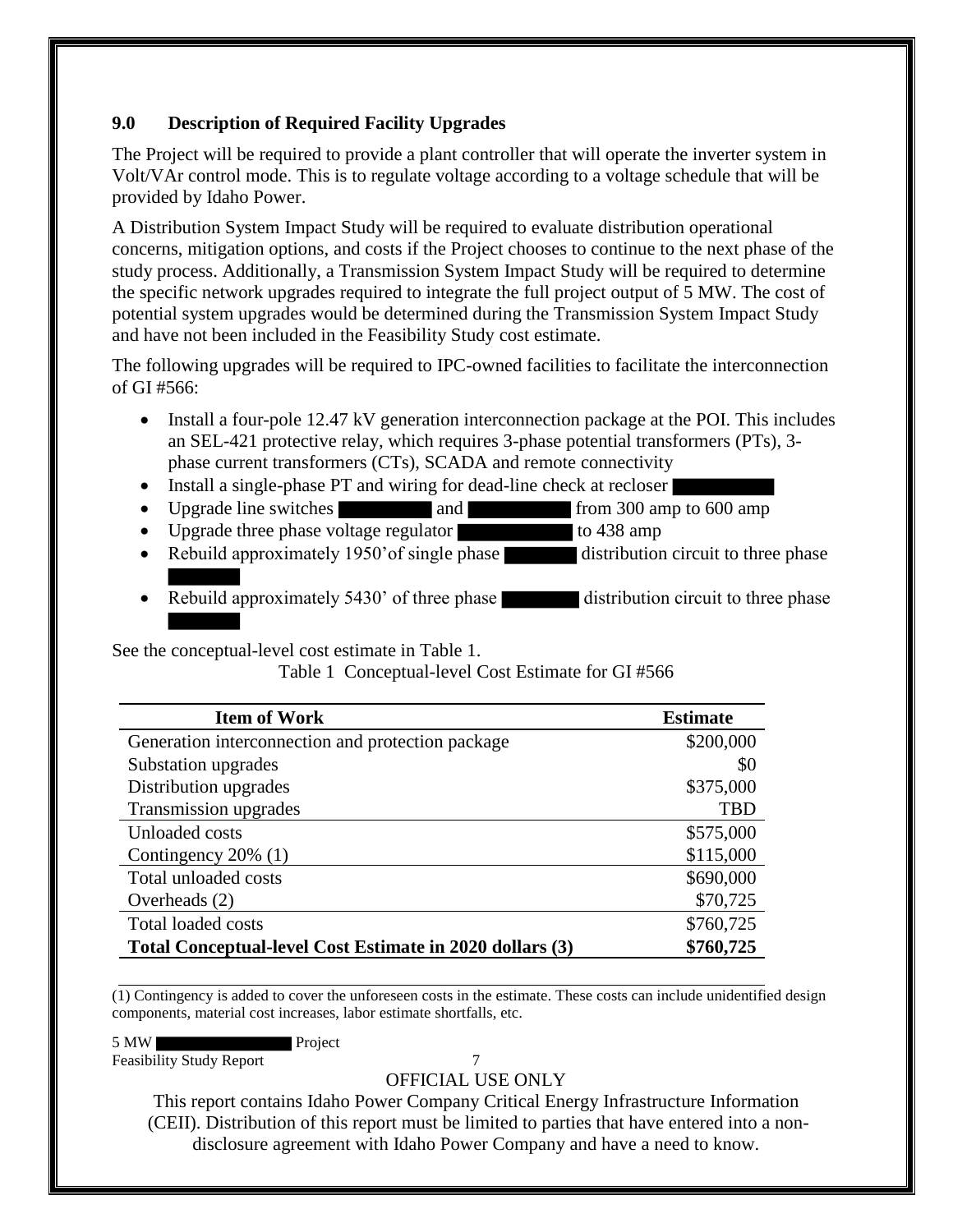(2) Overhead costs cover the indirect costs associated with the Project.

(3) This cost estimate includes direct equipment, material, labor, and overheads as shown.

- Note that these estimates do not include the cost of the customer's equipment/facilities or required communication circuits for SCADA, and metering.
- Note that the overhead rates are subject to change during the year.
- These are estimated costs only and final charges to the customer will be based on the actual construction costs incurred.
- These are non-binding conceptual level cost estimates that will be further refined upon the request and completion of Transmission and Distribution Facility Studies.

#### **10.0 Description of Operating Requirements**

The Project shall be capable of injecting reactive power (over-excited) and absorbing reactive power (under-excited) equal to 2.2 MVAR at all active power output between 20% and 100% of nameplate active power rating.



**Figure 1 Operating requirements (IEEE 1547-2018)**

Idaho Power has determined that the inverter selected by the Project does meet the reactive power capability requirements.

The Project will be required to control voltage in accordance with a voltage schedule as provided by Idaho Power Grid Operations. Therefore, GI #566 will be required to install a plant controller for managing the real and reactive power output of the 5 MW inverter array at the project POI.

Voltage flicker at startup and during operation will be limited to less than 5% as measured at the POI. The allowable voltage flicker limit is further reduced during operation due to multiple voltage fluctuations per hour or minute, per Idaho Power's T&D Advisory Information Manual.

The Project is required to comply with the applicable voltage fluctuation limits found in IEEE Standard 1453-2004 *IEEE Recommended Practice for Measurement and Limits of Voltage Fluctuations and Associated Light Flicker on AC Power Systems.* 

5 MW Project Feasibility Study Report 8

#### OFFICIAL USE ONLY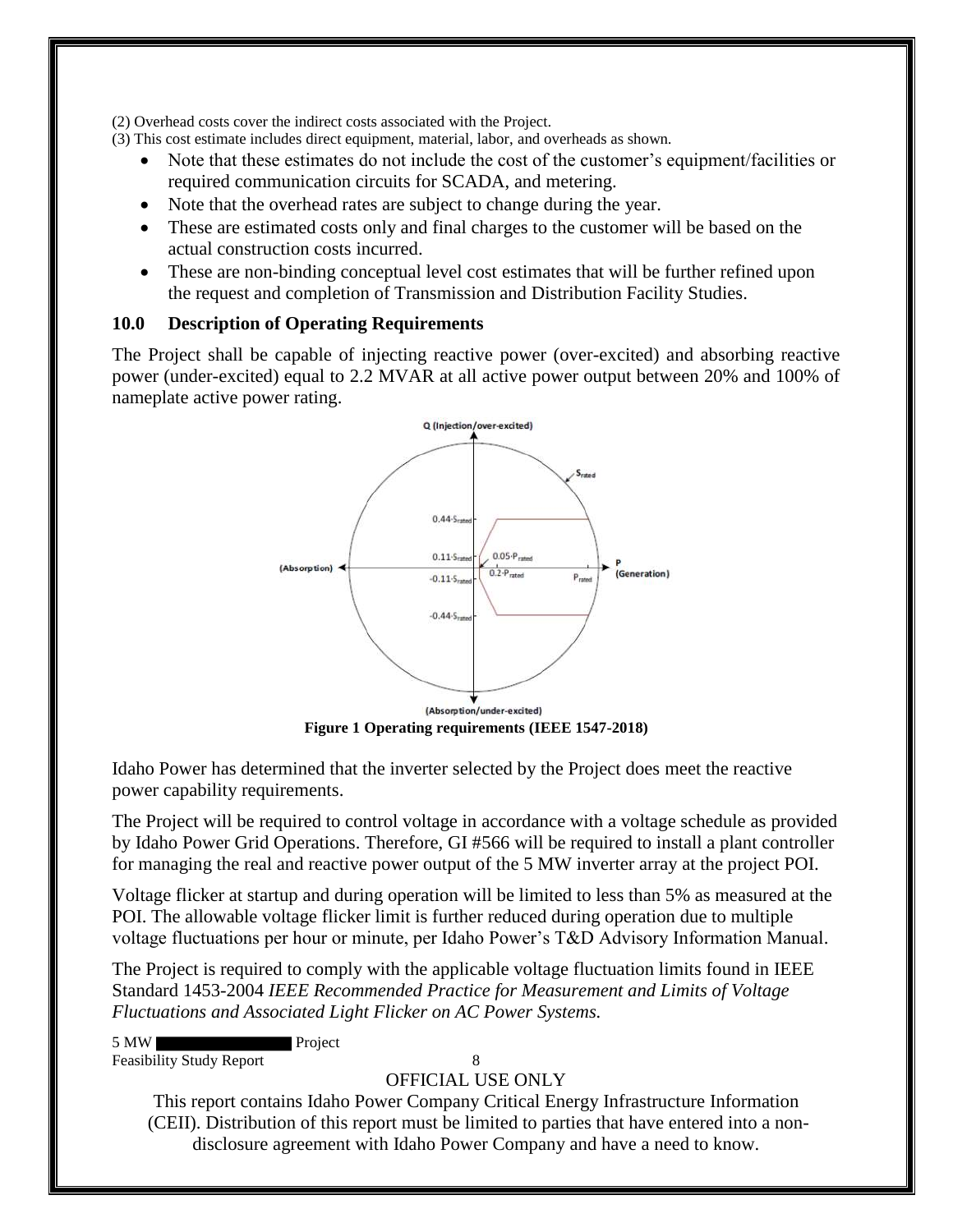The project is required to comply with the applicable Voltage and Current Distortion Limits found in IEEE Standard 519-2014 *IEEE Recommended Practices and Requirements for Harmonic Control in Electrical Power Systems*.

Additional operating requirements for the Project may be identified in the System Impact Study when it is performed.

### **11.0 Conclusion**

The requested interconnection of the **Project**, GI #566, to Idaho Power's system was studied. The project will need to interconnect using a 12.47 kV grounded-wye connection to the 12.47 kV distribution feeder. The results of this study work confirm that it is feasible to interconnect the Project, GI #566, to the existing Idaho Power system with the modifications listed. A four-pole generation interconnect package with SCADA, and a dead-line check are required to integrate the 5 MW project.

A Transmission and Distribution System Impact Study is required to determine the specific transmission network upgrades required to integrate the project as a Network Resource and to evaluate the system impacts such as thermal overload, voltage, transient stability, and reactive margin.

All generation projects in the area ahead of the Project in the IPC generation interconnection queue and their associated transmission system improvements were modeled in a preliminary power flow analysis to evaluate the feasibility of interconnecting GI #566. The results and conclusions of this feasibility study are based on the realization of these projects in the unique queue/project order.

The estimated cost to interconnect GI #566 to the IPC system at the 12.47 kV point of interconnection considered in this study is approximately \$760,725. The cost of potential system upgrades would be determined during the Transmission System Impact Study and have not been included in the Feasibility Study cost estimate.

Generator interconnection service, either as an Energy Resource or a Network Resource, does not in any way convey any right to deliver electricity to any specific customer or point of delivery. Transmission requirements to integrate the Project will be determined during the System Impact Study phase of the generator interconnection process.

5 MW Project Feasibility Study Report 9

OFFICIAL USE ONLY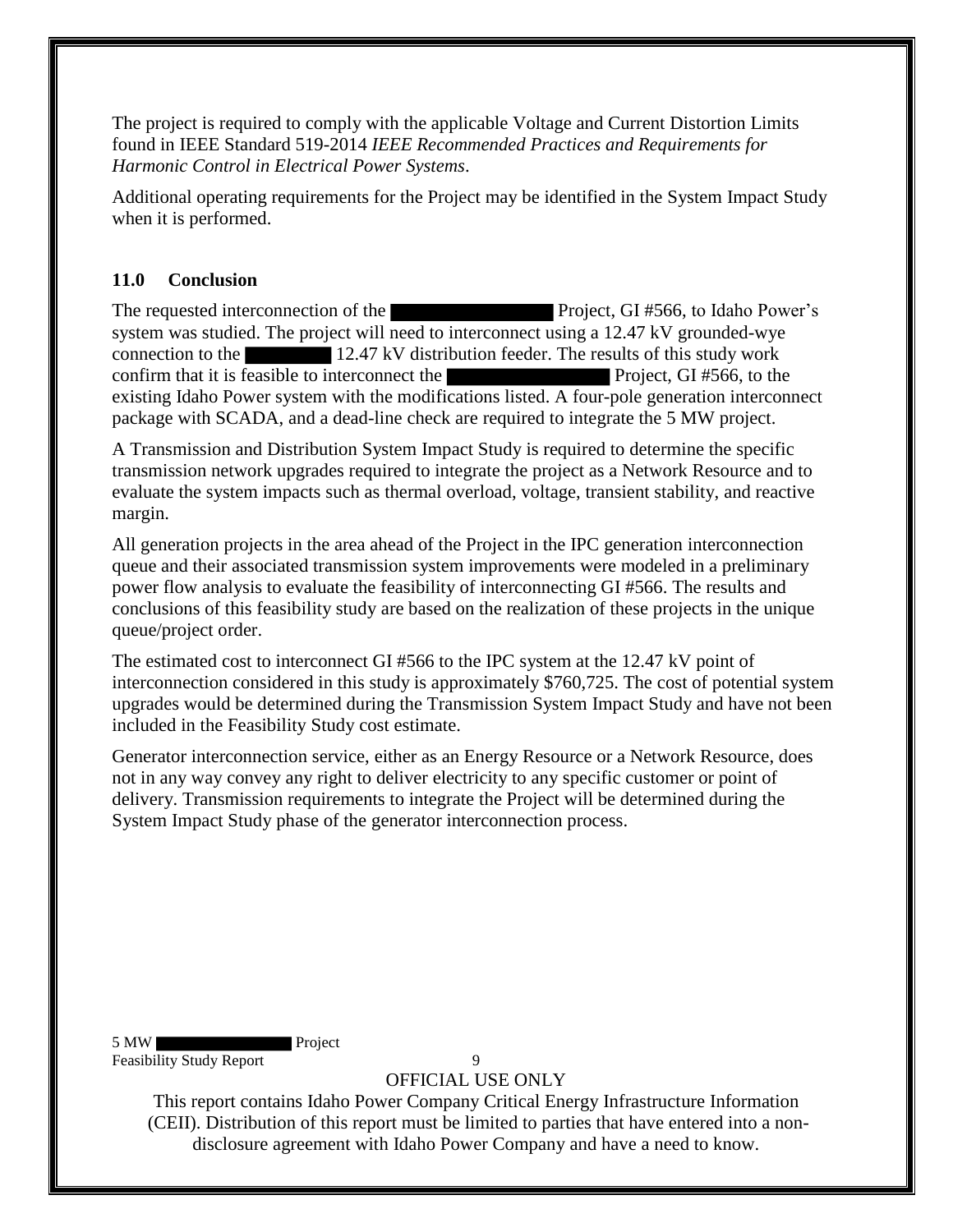### **APPENDIX A**

#### **A-1.0 Method of Study**

For distribution circuit analysis, Idaho Power utilizes DNV GL's Synergi Electric software and EPRI's OpenDSS software.

### **A-2.0 Acceptability Criteria**

The following acceptability criteria were used in the power flow analysis to determine under which system configuration modifications may be required:

The continuous rating of equipment is assumed to be the normal thermal rating of the equipment. This rating will be as determined by the manufacturer of the equipment or as determined by Idaho Power. Less than or equal to 100% of continuous rating is acceptable.

Idaho Power's Voltage Operating Guidelines were used to determine voltage requirements on the system. These guidelines state, in part, that distribution voltages, under normal operating conditions, are to be maintained within plus or minus 5% (0.05 per unit) of nominal everywhere on the feeder. Therefore, voltages greater than or equal to 0.95 pu voltage and less than or equal to 1.05 pu voltage are acceptable.

Voltage flicker during starting or stopping the generator is limited to 5% as measured at the point of interconnection, per Idaho Power's T&D Advisory Information Manual.

Idaho Power's Reliability Criteria for System Planning was used to determine proper transmission system operation.

All customer generation must meet IEEE 519 and ANSI C84.1 Standards.

All other applicable national and Idaho Power standards and prudent utility practices were used to determine the acceptability of the configurations considered.

The stable operation of the system requires an adequate supply of volt-amperes reactive (VAr or VArs) to maintain a stable voltage profile under both steady-state and dynamic system conditions. An inadequate supply of VArs will result in voltage decay or even collapse under the worst conditions.

Equipment/line/path ratings used will be those that are in use at the time of the study or that are represented by IPC upgrade projects that are either currently under construction or whose budgets have been approved for construction in the near future. All other potential future ratings are outside the scope of this study. Future transmission changes may, however, affect current facility ratings used in the study.

## **A-3.0 Grounding Guidance**

IPC requires interconnected transformers on the distribution system to limit their ground fault current to 20 amps at the Point of Interconnection.

5 MW Project

Feasibility Study Report 10

## OFFICIAL USE ONLY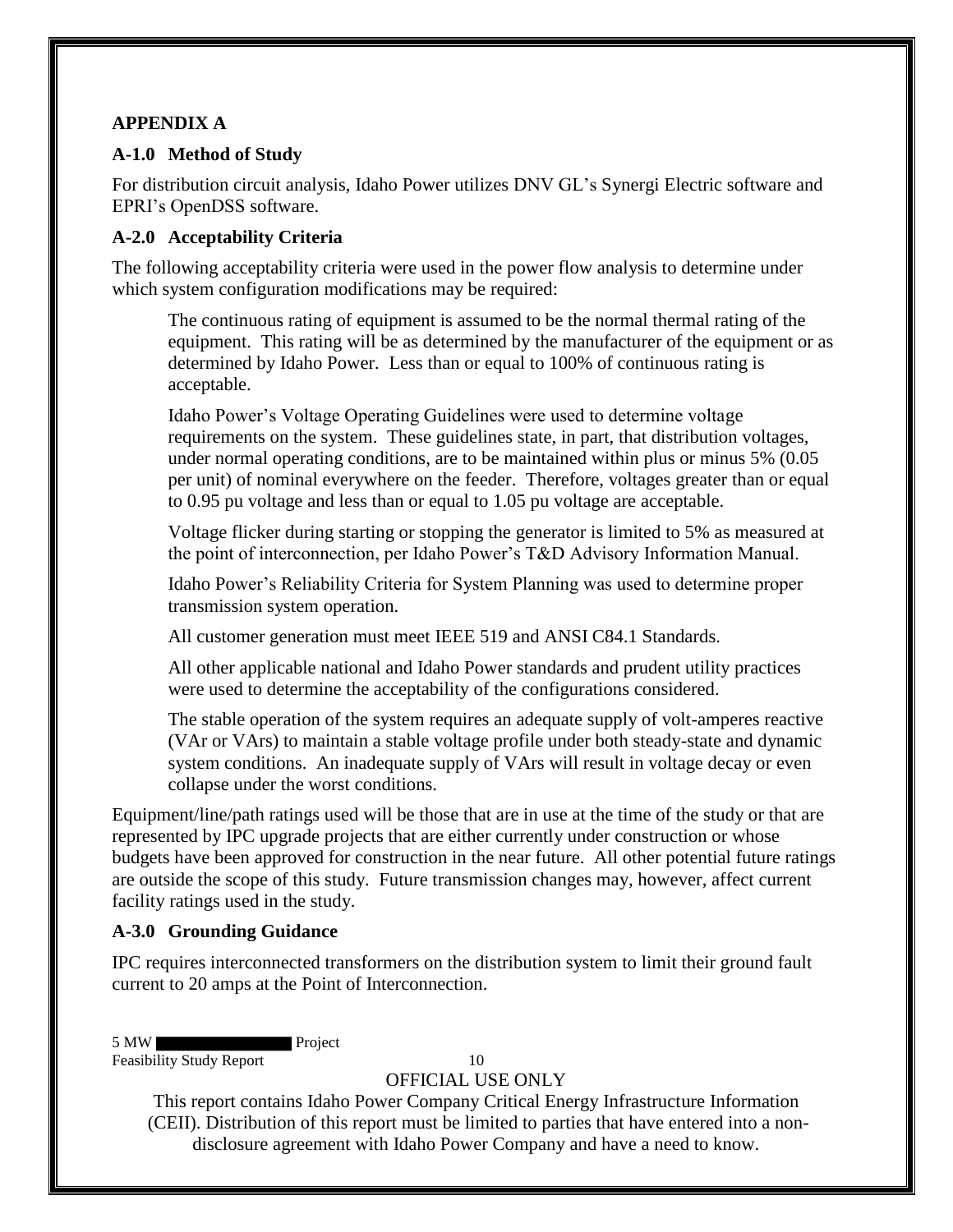#### **A-4.0 Electrical System Protection Guidance**

IPC requires electrical system protection per Requirements for Generation Interconnections found on the Idaho Power Web site,

**http://www.idahopower.com/pdfs/BusinessToBusiness/facilityRequirements.pdf**

5 MW Project Feasibility Study Report 11

OFFICIAL USE ONLY